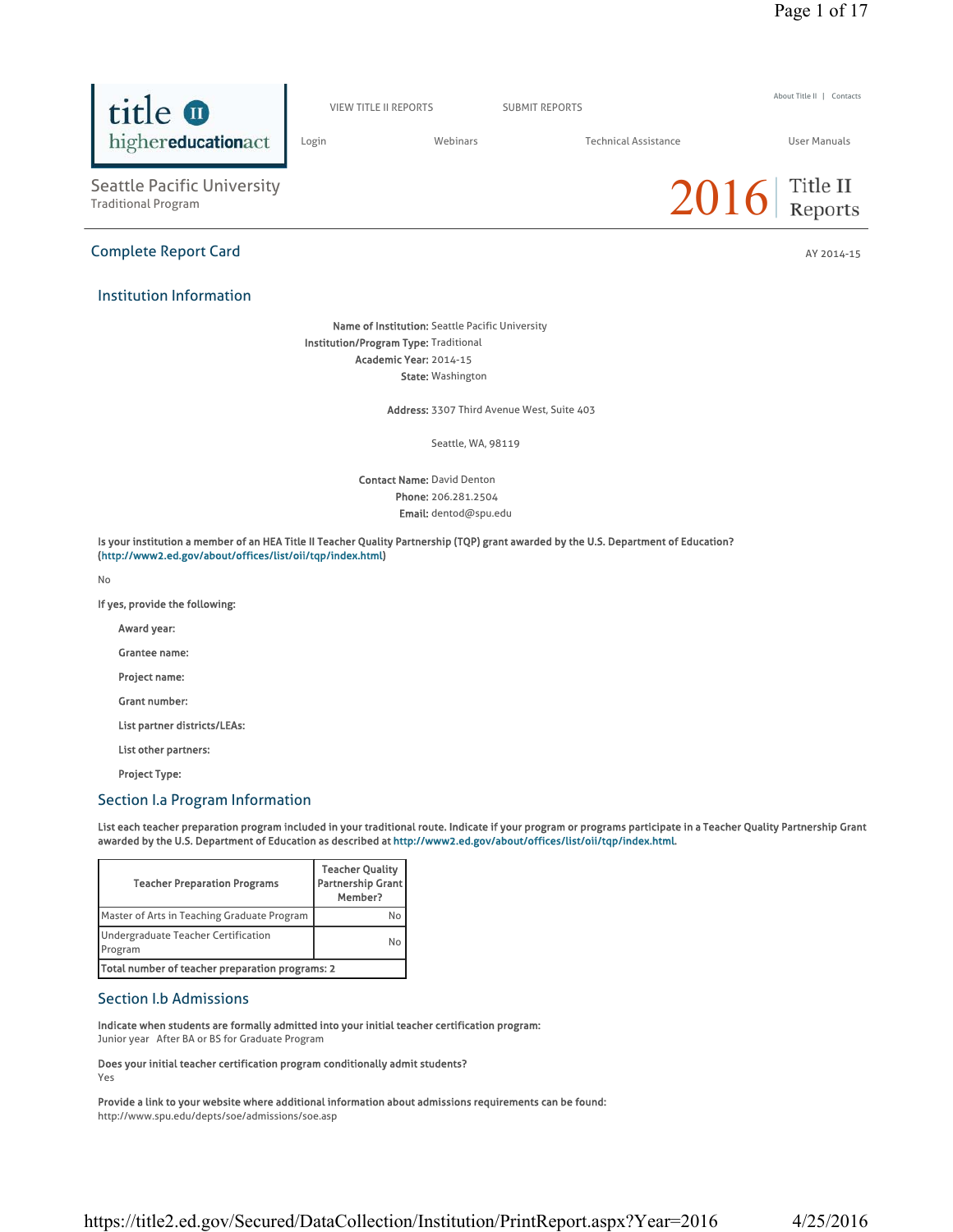We have two iterations of our traditional teacher preparation program — one at the undergraduate level and one at the graduate level. The Master of Arts in Teaching (MAT) is a traditional graduate teacher certification program. That is why sophomore and post graduate are both listed above.

Graduate students who do not have all application information complete may be admitted on probation. All application requirements must be satisfactorily met by the end of the first year of a two year program.

### Section I.b Undergraduate Requirements

#### Please provide the following information about your teacher preparation program's entry and exit requirements. (§205(a)(1)(C)(i))

Are there initial teacher certification programs at the undergraduate level?

py pyramid and pyramid and pyramid and pyramid and pyramid and pyramid and pyramid and pyramid and pyramid and

Yes

If yes, for each element listed below, indicate if it is required for admission into or exit from any of your teacher preparation program(s) at the Undergraduate level.

| <b>Element</b>                                                          | Required for Entry Required for Exit |           |
|-------------------------------------------------------------------------|--------------------------------------|-----------|
| Transcript                                                              | Yes                                  | Yes       |
| Fingerprint check                                                       | Yes                                  | Yes       |
| Background check                                                        | Yes                                  | Yes       |
| Minimum number of courses/credits/semester hours completed              | Yes                                  | Yes       |
| Minimum GPA                                                             | Yes                                  | Yes       |
| Minimum GPA in content area coursework                                  | Yes                                  | Yes       |
| Minimum GPA in professional education coursework                        | Yes                                  | Yes       |
| Minimum ACT score                                                       | No                                   | No        |
| Minimum SAT score                                                       | No                                   | No        |
| Minimum basic skills test score                                         | Yes                                  | Yes       |
| Subject area/academic content test or other subject matter verification | Yes                                  | Yes       |
| Recommendation(s)                                                       | No                                   | No        |
| Essay or personal statement                                             | No                                   | <b>No</b> |
| Interview                                                               | Yes                                  | No        |
| Other passing edTPA                                                     | No                                   | Yes       |

What is the minimum GPA required for admission into the program?

3

What was the median GPA of individuals accepted into the program in academic year 2014-15

3.38

What is the minimum GPA required for completing the program?

3

What was the median GPA of individuals completing the program in academic year 2014-15

3.48

Please provide any additional comments about the information provided above:

Section I.b Postgraduate Requirements

Please provide the following information about your teacher preparation program's entry and exit requirements. (§205(a)(1)(C)(i))

Are there initial teacher certification programs at the postgraduate level?

Yes

If yes, for each element listed below, indicate if it is required for admission into or exit from any of your teacher preparation program(s) at the Postgraduate level.

| <b>Element</b>                                             | Required for Entry Required for Exit |     |
|------------------------------------------------------------|--------------------------------------|-----|
| Transcript                                                 | Yes                                  | Yes |
| Fingerprint check                                          | Yes                                  | Yes |
| <b>Background check</b>                                    | Yes                                  | Yes |
| Minimum number of courses/credits/semester hours completed | Yes                                  | Yes |
| Minimum GPA                                                | Yes                                  | Yes |
| Minimum GPA in content area coursework                     | Yes                                  | Yes |
|                                                            |                                      |     |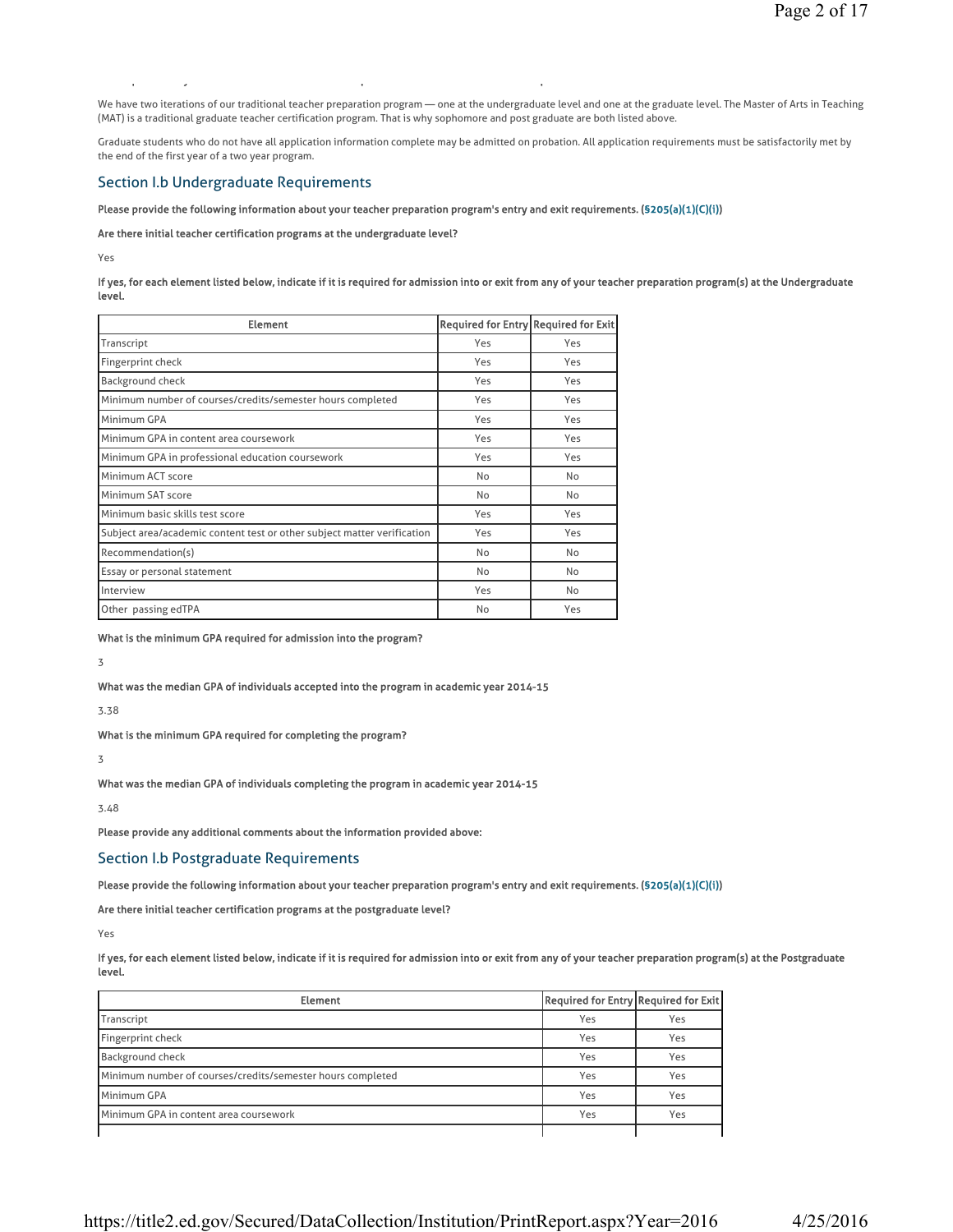| Minimum ACT score                                                                                   | No  | No  |
|-----------------------------------------------------------------------------------------------------|-----|-----|
| Minimum SAT score                                                                                   | No  | No  |
| Minimum basic skills test score                                                                     | Yes | Yes |
| Subject area/academic content test or other subject matter verification                             | Yes | Yes |
| Recommendation(s)                                                                                   | Yes | No  |
| <b>Essay or personal statement</b>                                                                  | Yes | No  |
| Interview                                                                                           | Yes | No  |
| <b>Other GRE or Millers Analogy required for admission if cum GPA lower than 3.0; passing edTPA</b> | Yes | Yes |

What is the minimum GPA required for admission into the program?

### 3

What was the median GPA of individuals accepted into the program in academic year 2014-15

## 3.34

What is the minimum GPA required for completing the program?

### 3

What was the median GPA of individuals completing the program in academic year 2014-15

3.92

Please provide any additional comments about the information provided above:

# Section I.c Enrollment

Provide the number of students in the teacher preparation program in the following categories. Note that you must report on the number of students by ethnicity and race separately. Individuals who are non-Hispanic/Latino will be reported in one of the race categories. Also note that individuals can belong to one or more racial groups, so the sum of the members of each racial category may not necessarily add up to the total number of students enrolled.

For the purpose of Title II reporting, an enrolled student is defined as a student who has been admitted to a teacher preparation program, but who has not completed the program during the academic year being reported. An individual who completed the program during the academic year being reported is counted as a program completer and not an enrolled student.

### Additional guidance on reporting race and ethnicity data.

| Total number of students enrolled in 2014-15:          |  |
|--------------------------------------------------------|--|
| Unduplicated number of males enrolled in 2014-15:      |  |
| Unduplicated number of females enrolled in 2014-15: 80 |  |

| 2014-15                                    | Number enrolled |  |
|--------------------------------------------|-----------------|--|
| Ethnicity                                  |                 |  |
| Hispanic/Latino of any race:               | 7               |  |
| Race                                       |                 |  |
| American Indian or Alaska Native:          | O               |  |
| Asian:                                     | 12              |  |
| <b>Black or African American:</b>          | $\mathcal{D}$   |  |
| Native Hawaiian or Other Pacific Islander: |                 |  |
| White:                                     | 62              |  |
| Two or more races:                         |                 |  |

# Section I.d Supervised Clinical Experience

## Provide the following information about supervised clinical experience in 2014-15.

| Average number of clock hours of supervised clinical experience required prior to student teaching             |     |
|----------------------------------------------------------------------------------------------------------------|-----|
| Average number of clock hours required for student teaching                                                    | 783 |
| Average number of clock hours required for mentoring/induction support                                         | 37  |
| Number of full-time equivalent faculty supervising clinical experience during this academic year               |     |
| Number of adjunct faculty supervising clinical experience during this academic year (IHE and PreK-12 staff) 24 |     |
| Number of students in supervised clinical experience during this academic year                                 | 72  |

Please provide any additional information about or descriptions of the supervised clinical experiences: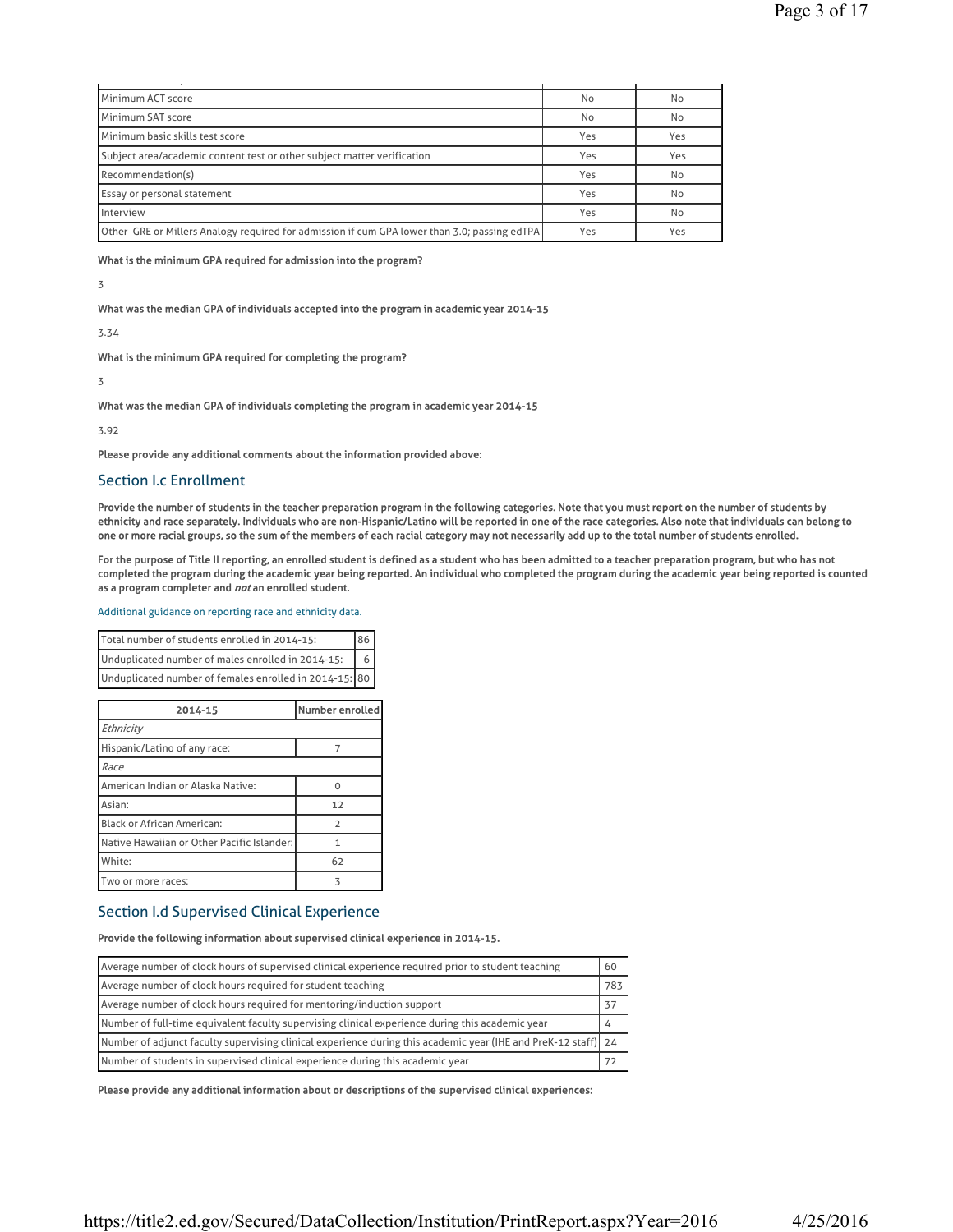g g pg g y q p p g p, undergraduates complete 20 weeks of supervised clinical practice, while graduates complete 14 weeks. Both graduates and undergraduates are required to complete at least 60 hours of field experience prior to student teaching.

## Section I.e Teachers Prepared by Subject Area

Please provide the number of teachers prepared by subject area for academic year 2014-15. For the purposes of this section, number prepared means the number of program completers. "Subject area" refers to the subject area(s) an individual has been prepared to teach. An individual can be counted in more than one subject area. If no individuals were prepared in a particular subject area, please leave that cell blank. (§205(b)(1)(H))

| <b>Subject Area</b>                                                      | <b>Number Prepared</b> |
|--------------------------------------------------------------------------|------------------------|
| <b>Education - General</b>                                               |                        |
| Teacher Education - Special Education                                    | 14                     |
| Teacher Education - Early Childhood Education                            |                        |
| <b>Teacher Education - Elementary Education</b>                          | 40                     |
| Teacher Education - Junior High/Intermediate/Middle School Education     |                        |
| <b>Teacher Education - Secondary Education</b>                           |                        |
| <b>Teacher Education - Multiple Levels</b>                               |                        |
| Teacher Education - Agriculture                                          |                        |
| <b>Teacher Education - Art</b>                                           |                        |
| <b>Teacher Education - Business</b>                                      |                        |
| Teacher Education - English/Language Arts                                | 12                     |
| Teacher Education - Foreign Language                                     |                        |
| <b>Teacher Education - Health</b>                                        |                        |
| Teacher Education - Family and Consumer Sciences/Home Economics          |                        |
| Teacher Education - Technology Teacher Education/Industrial Arts         |                        |
| <b>Teacher Education - Mathematics</b>                                   | 5                      |
| <b>Teacher Education - Music</b>                                         | 3                      |
| Teacher Education - Physical Education and Coaching                      |                        |
| Teacher Education - Reading                                              |                        |
| Teacher Education - Science Teacher Education/General Science            | 4                      |
| <b>Teacher Education - Social Science</b>                                |                        |
| <b>Teacher Education - Social Studies</b>                                | 4                      |
| <b>Teacher Education - Technical Education</b>                           |                        |
| Teacher Education - Computer Science                                     |                        |
| <b>Teacher Education - Biology</b>                                       | $\mathbf{1}$           |
| <b>Teacher Education - Chemistry</b>                                     |                        |
| Teacher Education - Drama and Dance                                      |                        |
| <b>Teacher Education - French</b>                                        |                        |
| <b>Teacher Education - German</b>                                        |                        |
| Teacher Education - History                                              | 4                      |
| <b>Teacher Education - Physics</b>                                       |                        |
| <b>Teacher Education - Spanish</b>                                       | 1                      |
| <b>Teacher Education - Speech</b>                                        |                        |
| Teacher Education - Geography                                            |                        |
| <b>Teacher Education - Latin</b>                                         |                        |
| Teacher Education - Psychology                                           |                        |
| <b>Teacher Education - Earth Science</b>                                 |                        |
| Teacher Education - English as a Second Language                         |                        |
| Teacher Education - Bilingual, Multilingual, and Multicultural Education |                        |
| <b>Education - Other</b><br>Specify:                                     |                        |

## Section I.e Teachers Prepared by Academic Major

Please provide the number of teachers prepared by academic major for academic year 2014-15. For the purposes of this section, number prepared means the number of program completers. "Academic major" refers to the actual major(s) declared by the program completer. An individual can be counted in more than one academic major. If no individuals were prepared in a particular academic major, please leave that cell blank. (§205(b)(1)(H))

| Academic Major      | Number Prepared |
|---------------------|-----------------|
| Education - General |                 |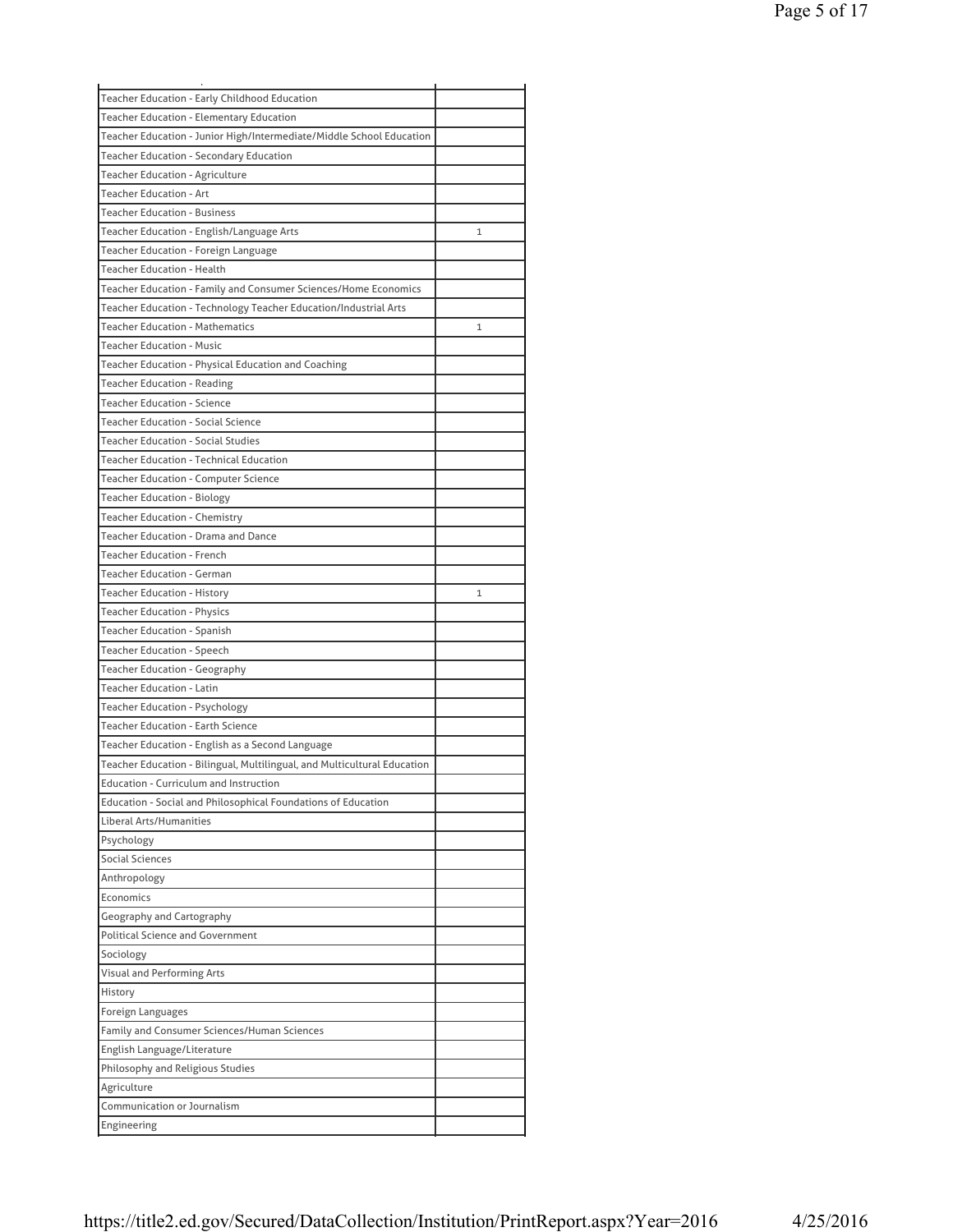| رں                                                                        |    |
|---------------------------------------------------------------------------|----|
| Mathematics and Statistics                                                |    |
| Physical Sciences                                                         |    |
| <b>Astronomy and Astrophysics</b>                                         |    |
| Atmospheric Sciences and Meteorology                                      |    |
| Chemistry                                                                 |    |
| <b>Geological and Earth Sciences/Geosciences</b>                          |    |
| Physics                                                                   |    |
| <b>Business/Business Administration/Accounting</b>                        |    |
| <b>Computer and Information Sciences</b>                                  |    |
| Other<br>Specify: Integrated Studies (for earning Elementary Endorsement) | 25 |

## Section I.f Program Completers

Provide the total number of teacher preparation program completers in each of the following academic years:

2014-15: 72

2013-14: 62

2012-13: 78

## Section II Annual Goals - Mathematics

Each institution of higher education (IHE) that conducts a traditional teacher preparation program (including programs that offer any ongoing professional development programs) or alternative route to state credential program, and that enrolls students receiving Federal assistance under this Act, shall set annual quantifiable goals for increasing the number of prospective teachers trained in teacher shortage areas designated by the Secretary or by the state educational agency, including mathematics, science, special education, and instruction of limited English proficient students. (§205(a)(1)(A)(ii), §206(a))

Information about teacher shortage areas can be found at http://www2.ed.gov/about/offices/list/ope/pol/tsa.html.

Please provide the information below about your program's goals to increase the number of prospective teachers in mathematics in each of three academic years.

Academic year 2014-15

Did your program prepare teachers in mathematics in 2014-15?

Yes

How many prospective teachers did your program plan to add in mathematics in 2014-15?

3

Did your program meet the goal for prospective teachers set in mathematics in 2014-15?

Yes

Description of strategies used to achieve goal, if applicable:

Recruiting candidates into shortage areas. Counseling enrolled candidates to add endorsements based on meeting content preparation requirements.

Description of steps to improve performance in meeting goal or lessons learned in meeting goal, if applicable:

Provide any additional comments, exceptions and explanations below:

Program administrators monitor shortage area endorsements according to data collected by the Professional Educator Standards Board at http://data.pesb.wa.gov/production

#### Academic year 2015-16

Is your program preparing teachers in mathematics in 2015-16?

Yes

How many prospective teachers did your program plan to add in mathematics in 2015-16?

3

Provide any additional comments, exceptions and explanations below:

Program administrators continue to encourage candidates to earn endorsements in shortage areas.

#### Academic year 2016-17

### Will your program prepare teachers in mathematics in 2016-17?

Yes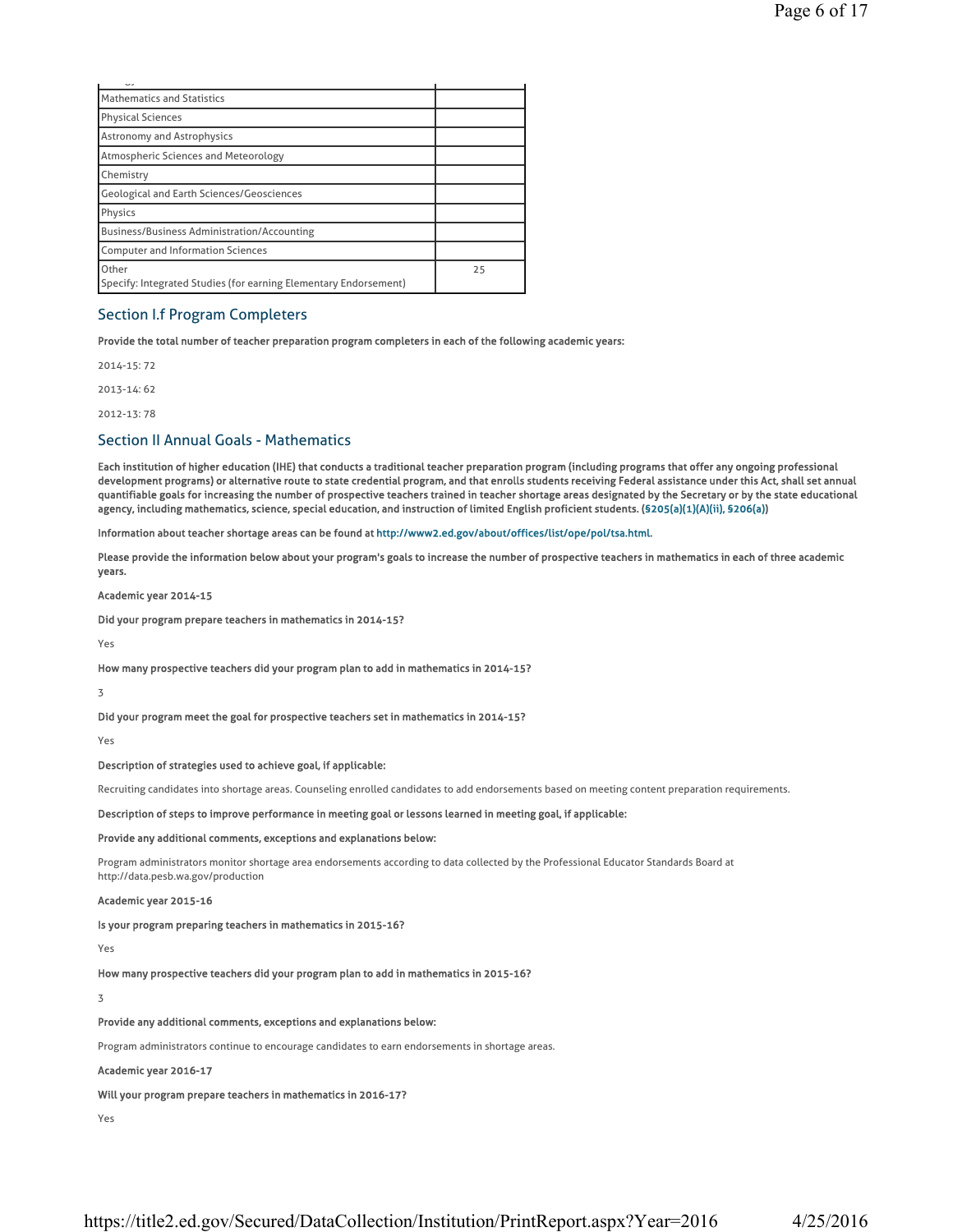yp p y p g p 7

#### Provide any additional comments, exceptions and explanations below:

Again, program administrators continue to encourage candidates to earn endorsements in shortage areas.

### Section II Annual Goals - Science

Each institution of higher education (IHE) that conducts a traditional teacher preparation program (including programs that offer any ongoing professional development programs) or alternative route to state credential program, and that enrolls students receiving Federal assistance under this Act, shall set annual quantifiable goals for increasing the number of prospective teachers trained in teacher shortage areas designated by the Secretary or by the state educational agency, including mathematics, science, special education, and instruction of limited English proficient students. (§205(a)(1)(A)(ii), §206(a))

Information about teacher shortage areas can be found at http://www2.ed.gov/about/offices/list/ope/pol/tsa.html.

Please provide the information below about your program's goals to increase the number of prospective teachers in science in each of three academic years.

Academic year 2014-15

Did your program prepare teachers in science in 2014-15?

Yes

3

How many prospective teachers did your program plan to add in science in 2014-15?

3

Did your program meet the goal for prospective teachers set in science in 2014-15?

Yes

Description of strategies used to achieve goal, if applicable:

Recruiting candidates into shortage areas. Counseling enrolled candidates to add endorsements based on meeting content preparation requirements.

#### Description of steps to improve performance in meeting goal or lessons learned in meeting goal, if applicable:

#### Provide any additional comments, exceptions and explanations below:

Program administrators monitor shortage area endorsements according to data collected by the Professional Educator Standards Board at http://data.pesb.wa.gov/production

#### Academic year 2015-16

Is your program preparing teachers in science in 2015-16?

### Yes

How many prospective teachers did your program plan to add in science in 2015-16?

3

### Provide any additional comments, exceptions and explanations below:

Program administrators continue to encourage candidates to earn endorsements in shortage areas.

### Academic year 2016-17

Will your program prepare teachers in science in 2016-17?

Yes

How many prospective teachers does your program plan to add in science in 2016-17?

3

Provide any additional comments, exceptions and explanations below:

Program administrators continue to encourage candidates to earn endorsements in shortage areas.

# Section II Annual Goals - Special Education

Each institution of higher education (IHE) that conducts a traditional teacher preparation program (including programs that offer any ongoing professional development programs) or alternative route to state credential program, and that enrolls students receiving Federal assistance under this Act, shall set annual quantifiable goals for increasing the number of prospective teachers trained in teacher shortage areas designated by the Secretary or by the state educational agency, including mathematics, science, special education, and instruction of limited English proficient students. (§205(a)(1)(A)(ii), §206(a))

Information about teacher shortage areas can be found at http://www2.ed.gov/about/offices/list/ope/pol/tsa.html.

Please provide the information below about your program's goals to increase the number of prospective teachers in special education in each of three academic years.

Academic year 2014-15

https://title2.ed.gov/Secured/DataCollection/Institution/PrintReport.aspx?Year=2016 4/25/2016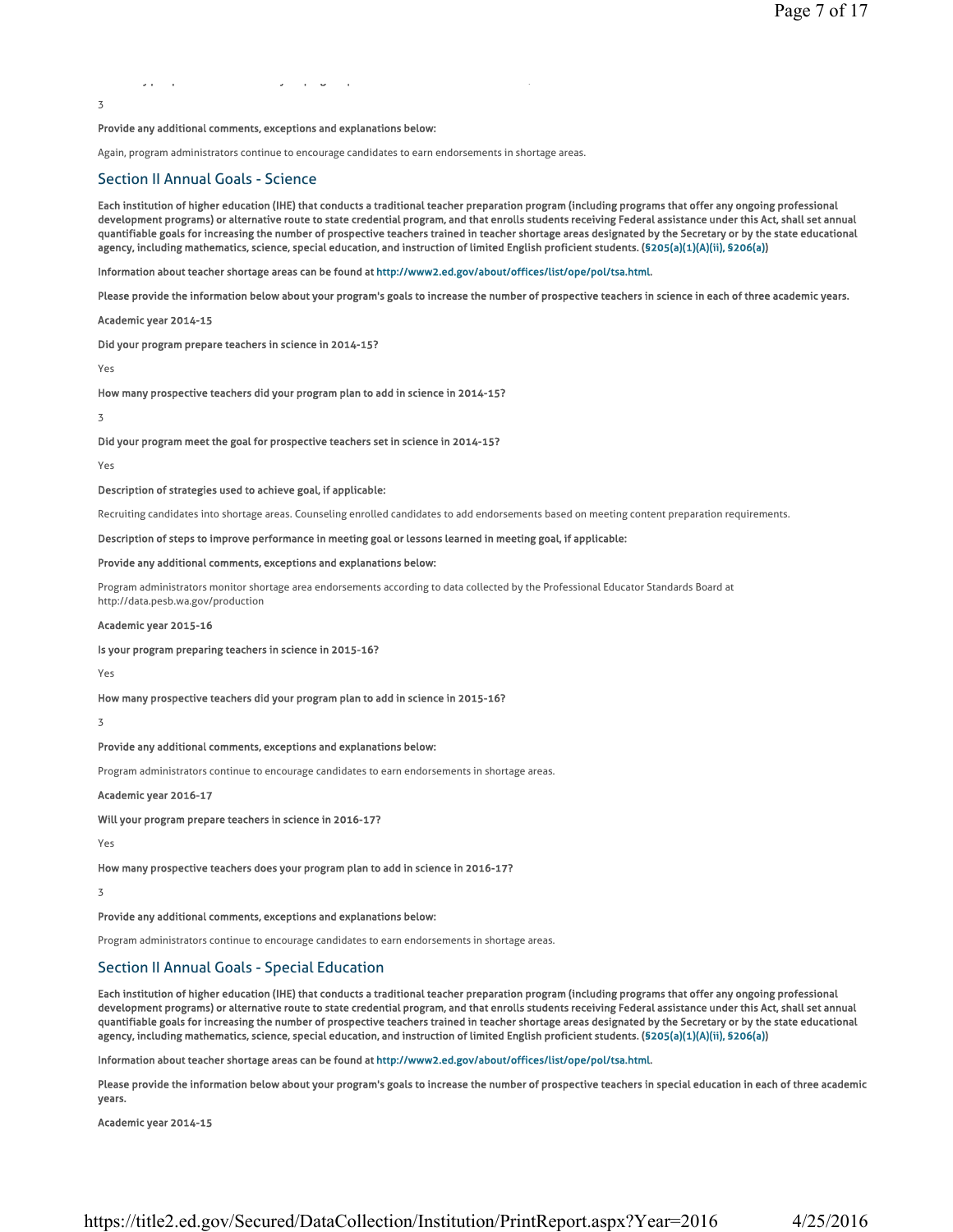# y papel and the second product of the second product of the second product of the second product of the second

## Yes

How many prospective teachers did your program plan to add in special education in 2014-15?

8

Did your program meet the goal for prospective teachers set in special education in 2014-15?

Yes

#### Description of strategies used to achieve goal, if applicable:

Recruiting candidates into shortage areas. Counseling enrolled candidates to add endorsements based on meeting content preparation requirements.

#### Description of steps to improve performance in meeting goal or lessons learned in meeting goal, if applicable:

#### Provide any additional comments, exceptions and explanations below:

Program administrators monitor shortage area endorsements according to data collected by the Professional Educator Standards Board at http://data.pesb.wa.gov/production

#### Academic year 2015-16

Is your program preparing teachers in special education in 2015-16?

## Yes

How many prospective teachers did your program plan to add in special education in 2015-16?

6

#### Provide any additional comments, exceptions and explanations below:

Program administrators continue to encourage candidates to earn endorsements in shortage areas.

### Academic year 2016-17

Will your program prepare teachers in special education in 2016-17?

Yes

#### How many prospective teachers does your program plan to add in special education in 2016-17?

6

#### Provide any additional comments, exceptions and explanations below:

Program administrators continue to encourage candidates to earn endorsements in shortage areas.

### Section II Annual Goals - Instruction of Limited English Proficient Students

Each institution of higher education (IHE) that conducts a traditional teacher preparation program (including programs that offer any ongoing professional development programs) or alternative route to state credential program, and that enrolls students receiving Federal assistance under this Act, shall set annual quantifiable goals for increasing the number of prospective teachers trained in teacher shortage areas designated by the Secretary or by the state educational agency, including mathematics, science, special education, and instruction of limited English proficient students. (§205(a)(1)(A)(ii), §206(a))

Information about teacher shortage areas can be found at http://www2.ed.gov/about/offices/list/ope/pol/tsa.html.

Please provide the information below about your program's goals to increase the number of prospective teachers in instruction of limited English proficient students in each of three academic years.

#### Academic year 2014-15

Did your program prepare teachers in instruction of limited English proficient students in 2014-15?

No

How many prospective teachers did your program plan to add in instruction of limited English proficient students in 2014-15?

Did your program meet the goal for prospective teachers set in instruction of limited English proficient students in 2014-15?

NA

Description of strategies used to achieve goal, if applicable:

Description of steps to improve performance in meeting goal or lessons learned in meeting goal, if applicable:

Provide any additional comments, exceptions and explanations below:

Academic year 2015-16

Is your program preparing teachers in instruction of limited English proficient students in 2015-16?

Yes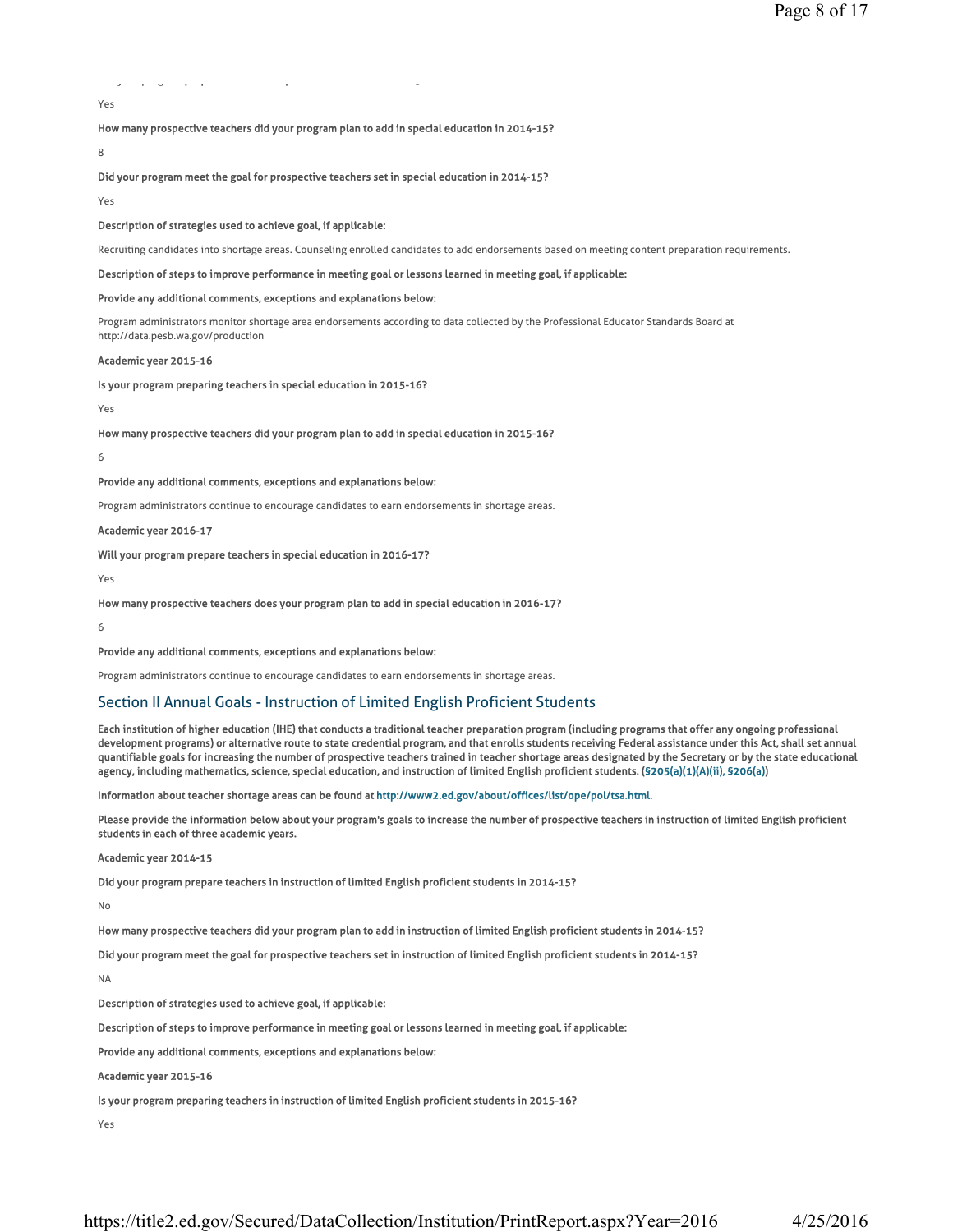yp p y p g p g p 5 3

Provide any additional comments, exceptions and explanations below:

Academic year 2016-17

Will your program prepare teachers in instruction of limited English proficient students in 2016-17?

Yes

How many prospective teachers does your program plan to add in instruction of limited English proficient students in 2016-17?

1

### Provide any additional comments, exceptions and explanations below:

One, based on previous trends of preparing teachers in instruction for limited English proficient students.

## Section II Assurances

Please certify that your institution is in compliance with the following assurances. (§205(a)(1)(A)(iii), §206(b)) Note: Be prepared to provide documentation and evidence for your responses, when requested, to support the following assurances.

Preparation responds to the identified needs of the local educational agencies or States where the program completers are likely to teach, based on past hiring and recruitment trends.

Yes

Preparation is closely linked with the needs of schools and the instructional decisions new teachers face in the classroom.

Yes

Prospective special education teachers are prepared in core academic subjects and to instruct in core academic subjects. Yes

Prospective general education teachers are prepared to provide instruction to students with disabilities.

Yes

Prospective general education teachers are prepared to provide instruction to limited English proficient students. Yes

Prospective general education teachers are prepared to provide instruction to students from low-income families.

Yes

Prospective teachers are prepared to effectively teach in urban and rural schools, as applicable. Yes

### Describe your institution's most successful strategies in meeting the assurances listed above:

We have designed specific courses to address English Language Learners and Special Education knowledge and skills as well as refining syllabi of existing courses to include relevant and critical information. We continue to work with our partner placement districts and schools to provide experiences for our teacher candidates in diverse settings.

## Section III Assessment Pass Rates

| Assessment code - Assessment name<br><b>Test Company</b><br>Group                                  | Numberl<br>taking<br>tests | Avg.<br>score | Number<br>scaled   passing<br>tests | Pass<br>rate<br>(96) |
|----------------------------------------------------------------------------------------------------|----------------------------|---------------|-------------------------------------|----------------------|
| 50 - BILINGUAL EDUCATION<br>Evaluation Systems group of Pearson<br>All program completers, 2012-13 | $\overline{2}$             |               |                                     |                      |
| 22-BIOLOGY<br>Evaluation Systems group of Pearson<br>All program completers, 2014-15               | $\overline{2}$             |               |                                     |                      |
| 22-BIOLOGY<br>Evaluation Systems group of Pearson<br>All program completers, 2013-14               | 6                          |               |                                     |                      |
| 22-BIOLOGY<br><b>Evaluation Systems group of Pearson</b><br>All program completers, 2012-13        | 4                          |               |                                     |                      |
| 23-CHEMISTRY<br><b>Evaluation Systems group of Pearson</b><br>Other enrolled students              | $\overline{2}$             |               |                                     |                      |
| 23-CHEMISTRY<br>Evaluation Systems group of Pearson<br>All program completers, 2013-14             | 4                          |               |                                     |                      |
|                                                                                                    | $\overline{2}$             |               |                                     |                      |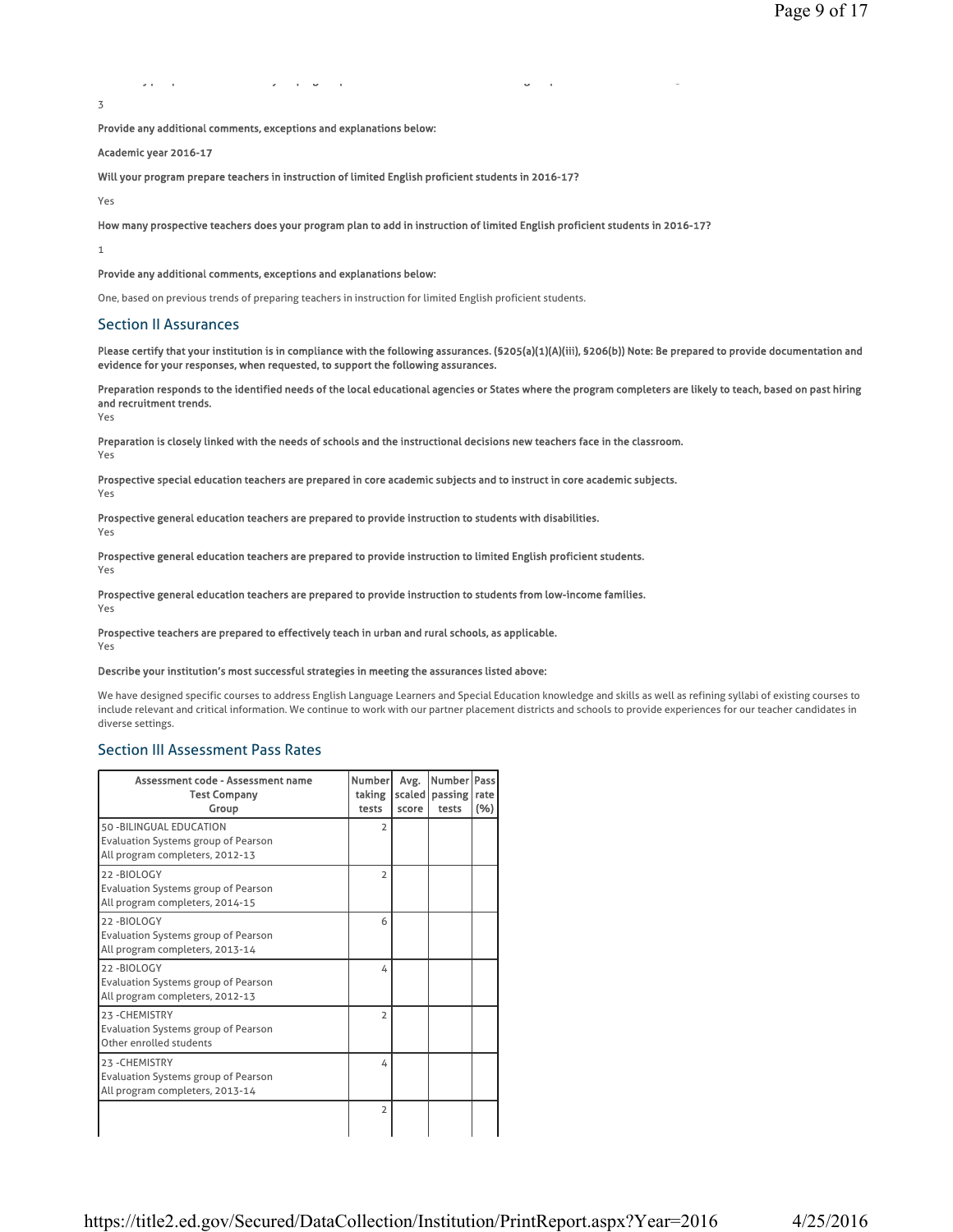| <b>Evaluation Systems group of Pearson</b><br>All program completers, 2012-13                                                          |                |     |    |        |
|----------------------------------------------------------------------------------------------------------------------------------------|----------------|-----|----|--------|
| 100 - DESIGNATED WORLD LANGUAGES                                                                                                       | $\overline{2}$ |     |    |        |
| <b>Evaluation Systems group of Pearson</b><br>All enrolled students who have completed all noncl                                       |                |     |    |        |
| 100 - DESIGNATED WORLD LANGUAGES<br>Evaluation Systems group of Pearson                                                                | $\overline{2}$ |     |    |        |
| Other enrolled students                                                                                                                |                |     |    |        |
| 100 - DESIGNATED WORLD LANGUAGES<br>Evaluation Systems group of Pearson                                                                | $\overline{2}$ |     |    |        |
| All program completers, 2014-15                                                                                                        |                |     |    |        |
| 100 - DESIGNATED WORLD LANGUAGES<br>Evaluation Systems group of Pearson<br>All program completers, 2012-13                             | $\overline{2}$ |     |    |        |
|                                                                                                                                        |                |     |    |        |
| 101 - DESIGNATED WORLD LANGUAGES: LATIN<br>Evaluation Systems group of Pearson<br>Other enrolled students                              | 4              |     |    |        |
| 24 - EARTH AND SPACE SCIENCE                                                                                                           | $\overline{2}$ |     |    |        |
| Evaluation Systems group of Pearson<br>All program completers, 2013-14                                                                 |                |     |    |        |
| 5 - ELEMENTARY EDUCATION SUBTEST 1<br>Evaluation Systems group of Pearson                                                              | $\overline{2}$ |     |    |        |
| All enrolled students who have completed all noncl                                                                                     |                |     |    |        |
| 5 - ELEMENTARY EDUCATION SUBTEST 1                                                                                                     | 18             | 255 | 18 | 100    |
| Evaluation Systems group of Pearson<br>Other enrolled students                                                                         |                |     |    |        |
| 5 - ELEMENTARY EDUCATION SUBTEST 1                                                                                                     | 80             | 264 | 80 | 100    |
| Evaluation Systems group of Pearson<br>All program completers, 2014-15                                                                 |                |     |    |        |
| 5 - ELEMENTARY EDUCATION SUBTEST 1                                                                                                     | 60             | 266 | 60 | 100    |
| Evaluation Systems group of Pearson                                                                                                    |                |     |    |        |
| All program completers, 2013-14                                                                                                        |                |     |    |        |
| 5 - ELEMENTARY EDUCATION SUBTEST 1<br>Evaluation Systems group of Pearson<br>All program completers, 2012-13                           | 54             | 266 | 54 | 100    |
| <b>6 - ELEMENTARY EDUCATION SUBTEST 2</b>                                                                                              |                |     |    |        |
| Evaluation Systems group of Pearson                                                                                                    | 4              |     |    |        |
| All enrolled students who have completed all noncl                                                                                     |                |     |    |        |
| <b>6 - ELEMENTARY EDUCATION SUBTEST 2</b>                                                                                              | 16             | 264 | 16 | 100    |
| <b>Evaluation Systems group of Pearson</b>                                                                                             |                |     |    |        |
| Other enrolled students                                                                                                                |                |     |    |        |
| <b>6-FLEMENTARY EDUCATION SURTEST 2</b><br>Evaluation Systems group of Pearson                                                         | 78             | 262 | 78 | 100    |
| All program completers, 2014-15                                                                                                        |                |     |    |        |
| <b>6 - ELEMENTARY EDUCATION SUBTEST 2</b><br><b>Evaluation Systems group of Pearson</b><br>All program completers, 2013-14             | 60             | 262 |    | 60 100 |
| <b>6 - ELEMENTARY EDUCATION SUBTEST 2</b>                                                                                              | 54             | 260 | 54 | 100    |
| <b>Evaluation Systems group of Pearson</b><br>All program completers, 2012-13                                                          |                |     |    |        |
| 102 - ELEMENTARY EDUCATION SUBTEST I                                                                                                   | 4              |     |    |        |
| <b>State</b><br>All enrolled students who have completed all noncl                                                                     |                |     |    |        |
| 102 - ELEMENTARY EDUCATION SUBTEST I                                                                                                   | 56             | 254 | 54 | 96     |
| State<br>Other enrolled students                                                                                                       |                |     |    |        |
| 102 - ELEMENTARY EDUCATION SUBTEST I<br><b>State</b>                                                                                   | 8              |     |    |        |
| All program completers, 2014-15                                                                                                        |                |     |    |        |
| 103 - ELEMENTARY EDUCATION SUBTEST II<br><b>State</b>                                                                                  | 6              |     |    |        |
|                                                                                                                                        |                |     |    |        |
|                                                                                                                                        |                |     |    | 88     |
|                                                                                                                                        | 52             | 256 | 46 |        |
| All enrolled students who have completed all noncl<br>103 - ELEMENTARY EDUCATION SUBTEST II<br><b>State</b><br>Other enrolled students |                |     |    |        |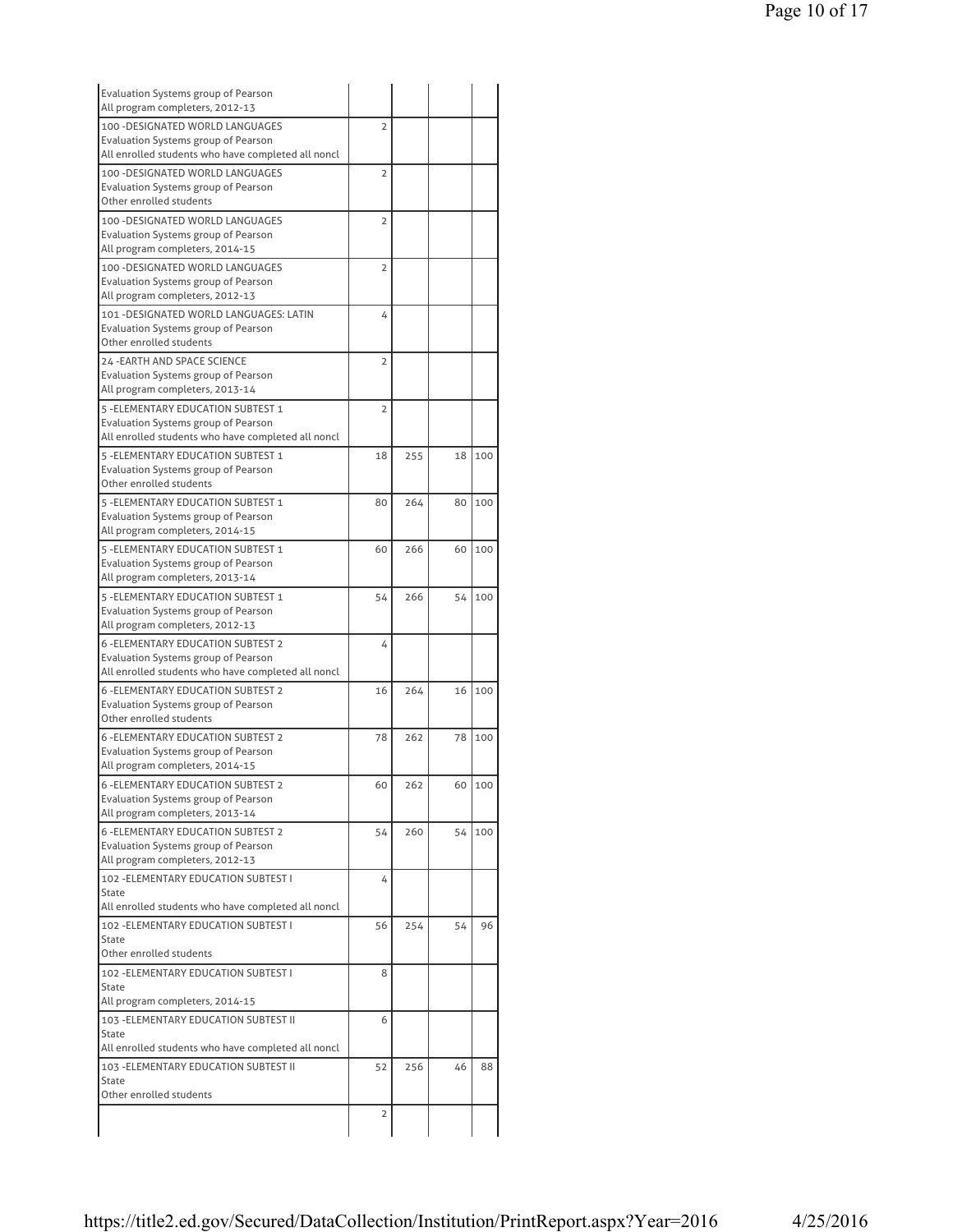| State                                                                                            |                |     |    |     |
|--------------------------------------------------------------------------------------------------|----------------|-----|----|-----|
| All program completers, 2014-15                                                                  |                |     |    |     |
| 23 - ELEMENTARY LITERACY                                                                         | $\overline{2}$ |     |    |     |
| <b>Evaluation Systems group of Pearson</b><br>All enrolled students who have completed all noncl |                |     |    |     |
| 23 - ELEMENTARY LITERACY                                                                         | 14             | 50  | 14 | 100 |
| <b>Evaluation Systems group of Pearson</b>                                                       |                |     |    |     |
| All program completers, 2014-15                                                                  |                |     |    |     |
| 23 - ELEMENTARY LITERACY                                                                         | 10             | 47  | 10 | 100 |
| Evaluation Systems group of Pearson                                                              |                |     |    |     |
| All program completers, 2013-14                                                                  |                |     |    |     |
| <b>22 - ELEMENTARY MATHEMATICS</b>                                                               | $\mathbf{1}$   |     |    |     |
| Evaluation Systems group of Pearson<br>All enrolled students who have completed all noncl        |                |     |    |     |
| 22 - ELEMENTARY MATHEMATICS                                                                      | 28             | 50  | 28 | 100 |
| Evaluation Systems group of Pearson                                                              |                |     |    |     |
| All program completers, 2014-15                                                                  |                |     |    |     |
| <b>22 - ELEMENTARY MATHEMATICS</b>                                                               | 21             | 51  | 21 | 100 |
| Evaluation Systems group of Pearson                                                              |                |     |    |     |
| All program completers, 2013-14                                                                  |                |     |    |     |
| 20 - ENGLISH LANGUAGE ARTS                                                                       | 12             | 266 | 12 | 100 |
| Evaluation Systems group of Pearson<br>Other enrolled students                                   |                |     |    |     |
| 301 - ENGLISH LANGUAGE ARTS                                                                      | 24             | 259 | 24 | 100 |
| State                                                                                            |                |     |    |     |
| Other enrolled students                                                                          |                |     |    |     |
| <b>20 -ENGLISH LANGUAGE ARTS</b>                                                                 | 26             | 270 | 26 | 100 |
| Evaluation Systems group of Pearson                                                              |                |     |    |     |
| All program completers, 2014-15                                                                  |                |     |    |     |
| <b>20 -ENGLISH LANGUAGE ARTS</b>                                                                 | 20             | 270 | 20 | 100 |
| Evaluation Systems group of Pearson<br>All program completers, 2013-14                           |                |     |    |     |
| 20 - ENGLISH LANGUAGE ARTS                                                                       | 34             | 269 | 34 | 100 |
| Evaluation Systems group of Pearson                                                              |                |     |    |     |
| All program completers, 2012-13                                                                  |                |     |    |     |
| 51 - ENGLISH LANGUAGE LEARNERS                                                                   | 8              |     |    |     |
| Evaluation Systems group of Pearson                                                              |                |     |    |     |
| Other enrolled students                                                                          |                |     |    |     |
| 51 - ENGLISH LANGUAGE LEARNERS<br>Evaluation Systems group of Pearson                            | 4              |     |    |     |
| All program completers, 2013-14                                                                  |                |     |    |     |
| 51 - ENGLISH LANGUAGE LEARNERS                                                                   | 12             | 272 | 12 | 100 |
| Evaluation Systems group of Pearson                                                              |                |     |    |     |
| All program completers, 2012-13                                                                  |                |     |    |     |
| 41 - FAMILY AND CONSUMER SCIENCES EDUCATION                                                      | 2              |     |    |     |
| Evaluation Systems group of Pearson<br>Other enrolled students                                   |                |     |    |     |
|                                                                                                  |                |     |    |     |
| 41 - FAMILY AND CONSUMER SCIENCES EDUCATION<br>Evaluation Systems group of Pearson               | 4              |     |    |     |
| All program completers, 2013-14                                                                  |                |     |    |     |
| 29 - HEALTH/FITNESS                                                                              | 8              |     |    |     |
| Evaluation Systems group of Pearson                                                              |                |     |    |     |
| Other enrolled students                                                                          |                |     |    |     |
| 29 - HEALTH/FITNESS                                                                              | 4              |     |    |     |
| Evaluation Systems group of Pearson<br>All program completers, 2013-14                           |                |     |    |     |
| 29 - HEALTH/FITNESS                                                                              | 10             |     | 10 | 100 |
| Evaluation Systems group of Pearson                                                              |                | 269 |    |     |
| All program completers, 2012-13                                                                  |                |     |    |     |
| 27-HISTORY                                                                                       | 2              |     |    |     |
| Evaluation Systems group of Pearson                                                              |                |     |    |     |
| All enrolled students who have completed all noncl                                               |                |     |    |     |
| 27-HISTORY                                                                                       | 16             | 266 | 16 | 100 |
| Evaluation Systems group of Pearson<br>Other enrolled students                                   |                |     |    |     |
|                                                                                                  | 10             | 267 | 10 | 100 |
|                                                                                                  |                |     |    |     |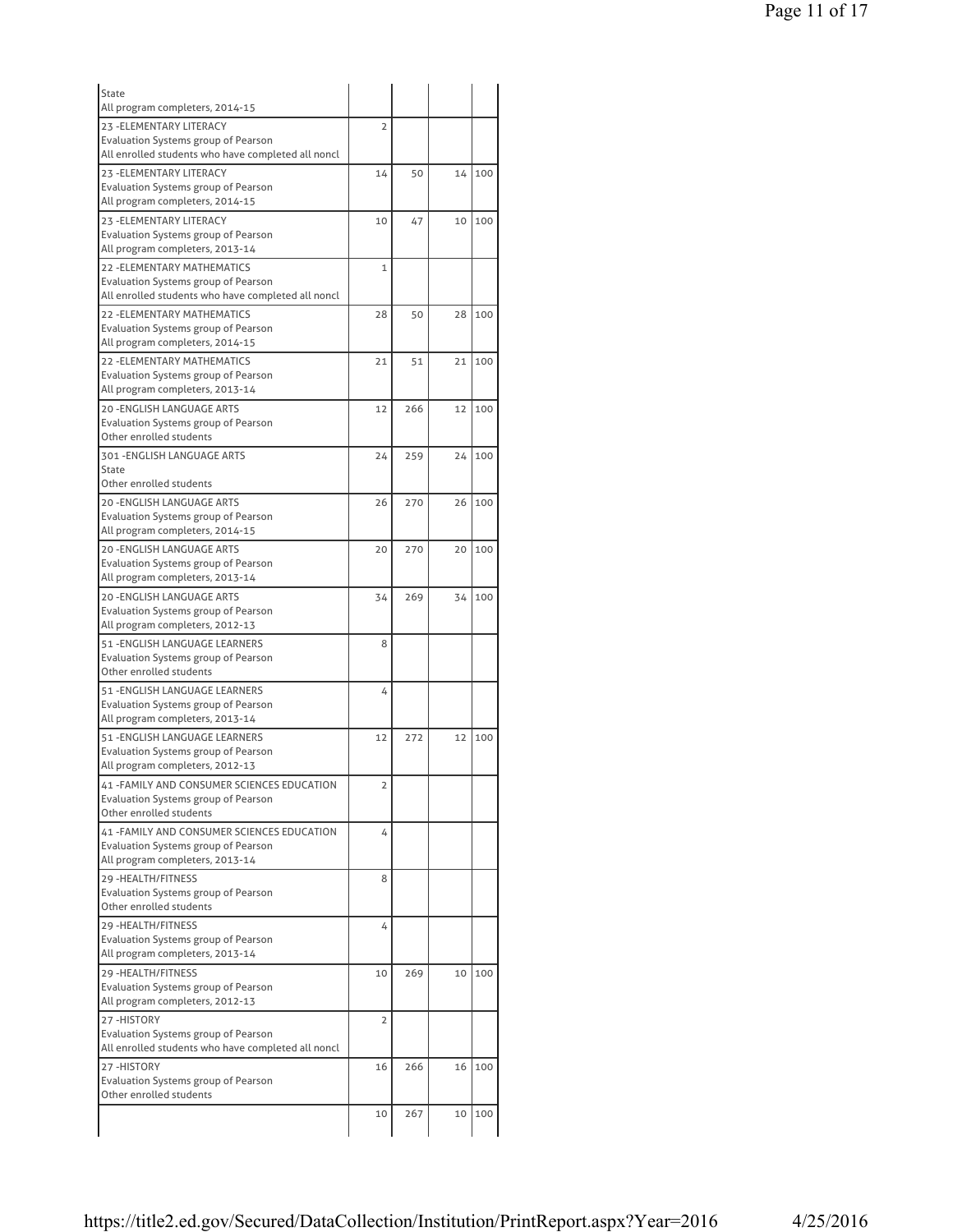| Evaluation Systems group of Pearson<br>All program completers, 2014-15 |                |     |    |     |
|------------------------------------------------------------------------|----------------|-----|----|-----|
| 27-HISTORY                                                             | 14             | 261 | 14 | 100 |
| Evaluation Systems group of Pearson                                    |                |     |    |     |
| All program completers, 2013-14                                        |                |     |    |     |
| 27-HISTORY                                                             | 6              |     |    |     |
| Evaluation Systems group of Pearson                                    |                |     |    |     |
| All program completers, 2012-13                                        |                |     |    |     |
| 30 - K-12 PERFORMING ARTS                                              |                |     |    |     |
| Evaluation Systems group of Pearson                                    | 4              |     |    |     |
| All program completers, 2014-15                                        |                |     |    |     |
| 30 - K-12 PERFORMING ARTS                                              |                |     |    |     |
| Evaluation Systems group of Pearson                                    | 5              |     |    |     |
| All program completers, 2013-14                                        |                |     |    |     |
| <b>26 - MATHEMATICS</b>                                                |                |     |    |     |
| Evaluation Systems group of Pearson                                    | 2              |     |    |     |
| Other enrolled students                                                |                |     |    |     |
| 304 - MATHEMATICS                                                      | 6              |     |    |     |
| State                                                                  |                |     |    |     |
| Other enrolled students                                                |                |     |    |     |
| <b>26-MATHEMATICS</b>                                                  |                |     |    |     |
| Evaluation Systems group of Pearson                                    | 4              |     |    |     |
| All program completers, 2014-15                                        |                |     |    |     |
| <b>26-MATHEMATICS</b>                                                  | 8              |     |    |     |
| Evaluation Systems group of Pearson                                    |                |     |    |     |
| All program completers, 2013-14                                        |                |     |    |     |
| <b>26 - MATHEMATICS</b>                                                | 10             | 260 | 10 | 100 |
| Evaluation Systems group of Pearson                                    |                |     |    |     |
| All program completers, 2012-13                                        |                |     |    |     |
| 203 - MIDDLE GRADES MATHEMATICS                                        | 4              |     |    |     |
| <b>State</b>                                                           |                |     |    |     |
| Other enrolled students                                                |                |     |    |     |
| 10 - MIDDLE LEVEL HUMANITIES SUBTEST 1                                 | 2              |     |    |     |
| Evaluation Systems group of Pearson                                    |                |     |    |     |
| All program completers, 2014-15                                        |                |     |    |     |
| 10 - MIDDLE LEVEL HUMANITIES SUBTEST 1                                 | 2              |     |    |     |
| Evaluation Systems group of Pearson                                    |                |     |    |     |
| All program completers, 2012-13                                        |                |     |    |     |
| 11 - MIDDLE LEVEL HUMANITIES SUBTEST 2                                 | $\overline{2}$ |     |    |     |
| Evaluation Systems group of Pearson                                    |                |     |    |     |
| All program completers, 2014-15                                        |                |     |    |     |
| 11 - MIDDLE LEVEL HUMANITIES SUBTEST 2                                 | $\overline{2}$ |     |    |     |
| <b>Evaluation Systems group of Pearson</b>                             |                |     |    |     |
| All program completers, 2012-13                                        |                |     |    |     |
| 12 - MIDDLE LEVEL MATHEMATICS                                          | 2              |     |    |     |
| Evaluation Systems group of Pearson                                    |                |     |    |     |
| Other enrolled students                                                |                |     |    |     |
| <b>12 - MIDDLE LEVEL MATHEMATICS</b>                                   | 6              |     |    |     |
| Evaluation Systems group of Pearson                                    |                |     |    |     |
| All program completers, 2014-15                                        |                |     |    |     |
| 12 - MIDDLE LEVEL MATHEMATICS                                          | 6              |     |    |     |
| <b>Evaluation Systems group of Pearson</b>                             |                |     |    |     |
| All program completers, 2013-14                                        |                |     |    |     |
| 12 - MIDDLE LEVEL MATHEMATICS                                          | 2              |     |    |     |
| Evaluation Systems group of Pearson                                    |                |     |    |     |
| All program completers, 2012-13                                        |                |     |    |     |
| 13 - MIDDLE LEVEL SCIENCE                                              | 2              |     |    |     |
| Evaluation Systems group of Pearson                                    |                |     |    |     |
| Other enrolled students                                                |                |     |    |     |
| 13 - MIDDLE LEVEL SCIENCE                                              | 6              |     |    |     |
| Evaluation Systems group of Pearson                                    |                |     |    |     |
|                                                                        |                |     |    |     |
| All program completers, 2014-15                                        |                |     |    |     |
| 35 - MUSIC: CHORAL                                                     | 8              |     |    |     |
| Evaluation Systems group of Pearson                                    |                |     |    |     |
| Other enrolled students                                                |                |     |    |     |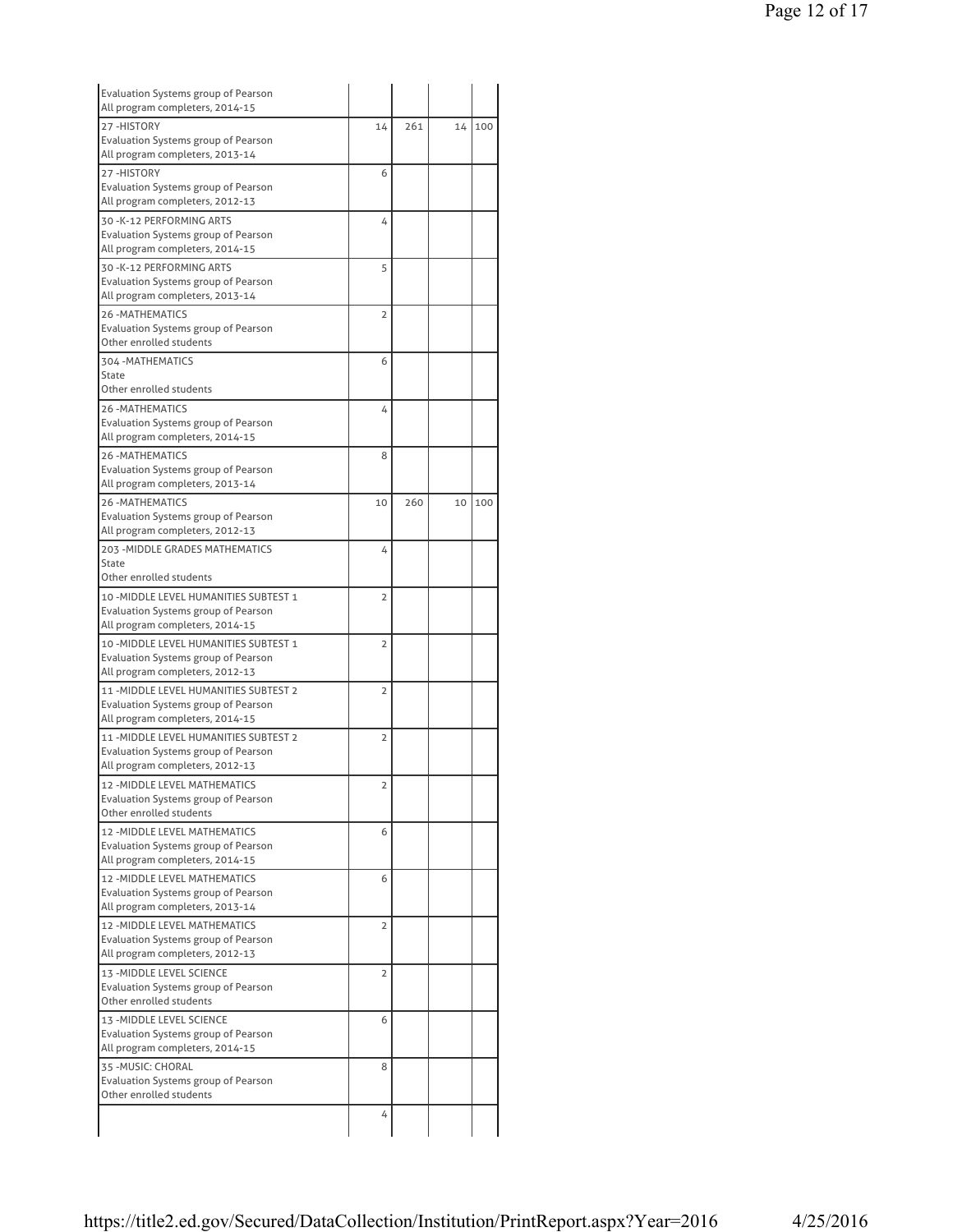| <b>Evaluation Systems group of Pearson</b><br>All program completers, 2014-15 |                |     |    |     |
|-------------------------------------------------------------------------------|----------------|-----|----|-----|
| 35 - MUSIC: CHORAL                                                            | 8              |     |    |     |
| <b>Evaluation Systems group of Pearson</b><br>All program completers, 2013-14 |                |     |    |     |
| 35 - MUSIC: CHORAL                                                            | 6              |     |    |     |
| <b>Evaluation Systems group of Pearson</b>                                    |                |     |    |     |
| All program completers, 2012-13                                               |                |     |    |     |
| 34-MUSIC: GENERAL                                                             | 12             | 251 | 10 | 83  |
| Evaluation Systems group of Pearson                                           |                |     |    |     |
| Other enrolled students                                                       |                |     |    |     |
| 34 - MUSIC: GENERAL                                                           | 6              |     |    |     |
| Evaluation Systems group of Pearson                                           |                |     |    |     |
| All program completers, 2014-15                                               |                |     |    |     |
| 34-MUSIC: GENERAL                                                             | 10             | 247 | 10 | 100 |
| Evaluation Systems group of Pearson                                           |                |     |    |     |
| All program completers, 2013-14                                               |                |     |    |     |
| 34 - MUSIC: GENERAL                                                           | 6              |     |    |     |
| Evaluation Systems group of Pearson                                           |                |     |    |     |
| All program completers, 2012-13                                               |                |     |    |     |
| 36 - MUSIC: INSTRUMENTAL                                                      | 14             | 261 | 12 | 86  |
| Evaluation Systems group of Pearson                                           |                |     |    |     |
| Other enrolled students                                                       |                |     |    |     |
| 36 - MUSIC: INSTRUMENTAL                                                      | 6              |     |    |     |
| Evaluation Systems group of Pearson                                           |                |     |    |     |
| All program completers, 2014-15                                               |                |     |    |     |
| 36 - MUSIC: INSTRUMENTAL                                                      | 8              |     |    |     |
| Evaluation Systems group of Pearson                                           |                |     |    |     |
| All program completers, 2013-14                                               |                |     |    |     |
| 36 - MUSIC: INSTRUMENTAL                                                      | 4              |     |    |     |
| Evaluation Systems group of Pearson                                           |                |     |    |     |
| All program completers, 2012-13                                               |                |     |    |     |
| 1006 - OPI FRENCH                                                             | $\overline{2}$ |     |    |     |
| American Council on the Teaching of Foreign Langua                            |                |     |    |     |
| Other enrolled students                                                       |                |     |    |     |
| 1018-OPI SPANISH                                                              | $\overline{2}$ |     |    |     |
| American Council on the Teaching of Foreign Langua                            |                |     |    |     |
| All enrolled students who have completed all noncl                            |                |     |    |     |
| 1018 - OPI SPANISH                                                            | $\overline{2}$ |     |    |     |
| American Council on the Teaching of Foreign Langua                            |                |     |    |     |
| All program completers, 2014-15                                               |                |     |    |     |
| 1018 - OPI SPANISH                                                            | $\overline{2}$ |     |    |     |
| American Council on the Teaching of Foreign Langua                            |                |     |    |     |
| All program completers, 2012-13                                               |                |     |    |     |
| 3007 -OPIC MANDARIN                                                           | 2              |     |    |     |
| American Council on the Teaching of Foreign Langua                            |                |     |    |     |
| All program completers, 2012-13                                               |                |     |    |     |
| 24 - PHYSICAL EDUCATION                                                       | 2              |     |    |     |
| Evaluation Systems group of Pearson                                           |                |     |    |     |
| All program completers, 2013-14                                               |                |     |    |     |
| 25-PHYSICS                                                                    | 2              |     |    |     |
| Evaluation Systems group of Pearson                                           |                |     |    |     |
| All program completers, 2012-13                                               |                |     |    |     |
| 21-SCIENCE                                                                    |                |     |    |     |
| <b>Evaluation Systems group of Pearson</b>                                    | 2              |     |    |     |
| Other enrolled students                                                       |                |     |    |     |
| 21-SCIENCE                                                                    |                |     |    |     |
| Evaluation Systems group of Pearson                                           | 2              |     |    |     |
| All program completers, 2014-15                                               |                |     |    |     |
|                                                                               |                |     |    |     |
| 21-SCIENCE                                                                    | 10             | 263 | 10 | 100 |
| Evaluation Systems group of Pearson<br>All program completers, 2013-14        |                |     |    |     |
|                                                                               |                |     |    |     |
|                                                                               |                |     |    |     |
| 7 - SECONDARY ENGLISH - LANGUAGE ARTS                                         | 8              |     |    |     |
| Evaluation Systems group of Pearson                                           |                |     |    |     |
| All program completers, 2014-15                                               | 5              |     |    |     |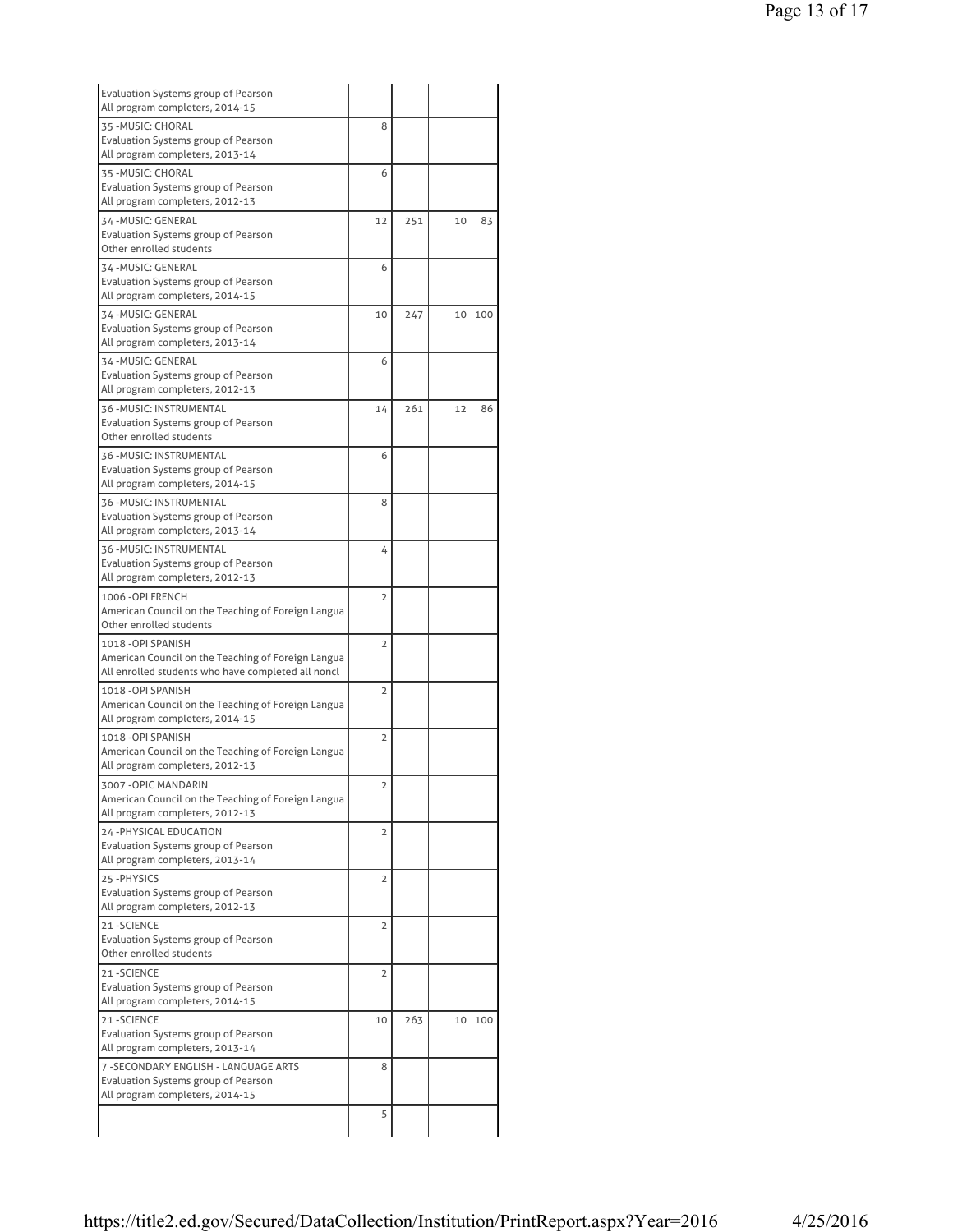| Evaluation Systems group of Pearson<br>All program completers, 2013-14                      |                |     |    |     |
|---------------------------------------------------------------------------------------------|----------------|-----|----|-----|
| 10 - SECONDARY HISTORY - SOCIAL STUDIES                                                     | $\mathbf{1}$   |     |    |     |
| Evaluation Systems group of Pearson<br>All enrolled students who have completed all noncl   |                |     |    |     |
| 10 - SECONDARY HISTORY - SOCIAL STUDIES                                                     | 4              |     |    |     |
| <b>Evaluation Systems group of Pearson</b>                                                  |                |     |    |     |
| All program completers, 2014-15                                                             |                |     |    |     |
| 10 - SECONDARY HISTORY - SOCIAL STUDIES<br>Evaluation Systems group of Pearson              | 4              |     |    |     |
| All program completers, 2013-14                                                             |                |     |    |     |
| <b>8 - SECONDARY MATHEMATICS</b><br><b>Evaluation Systems group of Pearson</b>              | $\overline{2}$ |     |    |     |
| All program completers, 2014-15                                                             |                |     |    |     |
| <b>8 - SECONDARY MATHEMATICS</b><br>Evaluation Systems group of Pearson                     | 4              |     |    |     |
| All program completers, 2013-14                                                             |                |     |    |     |
| 9 - SECONDARY SCIENCE<br>Evaluation Systems group of Pearson                                | $\mathbf{1}$   |     |    |     |
| All program completers, 2014-15                                                             |                |     |    |     |
| 9 - SECONDARY SCIENCE<br>Evaluation Systems group of Pearson                                | 4              |     |    |     |
| All program completers, 2013-14                                                             |                |     |    |     |
| <b>28 - SOCIAL STUDIES</b><br>Evaluation Systems group of Pearson                           | 16             | 253 | 16 | 100 |
| Other enrolled students                                                                     |                |     |    |     |
| <b>28 - SOCIAL STUDIES</b><br>Evaluation Systems group of Pearson                           | 8              |     |    |     |
| All program completers, 2014-15                                                             |                |     |    |     |
| <b>28-SOCIAL STUDIES</b><br>Evaluation Systems group of Pearson                             | 10             | 259 | 10 | 100 |
| All program completers, 2013-14                                                             |                |     |    |     |
| <b>28 - SOCIAL STUDIES</b>                                                                  | 12             | 255 | 12 | 100 |
| Evaluation Systems group of Pearson                                                         |                |     |    |     |
| All program completers, 2012-13                                                             |                |     |    |     |
| 25 - SPECIAL EDUCATION<br>Evaluation Systems group of Pearson                               | $\overline{2}$ |     |    |     |
| All enrolled students who have completed all noncl                                          |                |     |    |     |
| <b>70 -SPECIAL EDUCATION</b>                                                                | 4              |     |    |     |
| Evaluation Systems group of Pearson                                                         |                |     |    |     |
| All enrolled students who have completed all noncl                                          |                |     |    |     |
| <b>70 - SPECIAL EDUCATION</b>                                                               | 28             | 259 | 26 | 93  |
| Evaluation Systems group of Pearson<br>Other enrolled students                              |                |     |    |     |
| 25 -SPECIAL EDUCATION                                                                       | 13             | 48  | 13 | 100 |
| Evaluation Systems group of Pearson<br>All program completers, 2014-15                      |                |     |    |     |
| 70 - SPECIAL EDUCATION                                                                      | 28             | 264 | 28 | 100 |
| Evaluation Systems group of Pearson<br>All program completers, 2014-15                      |                |     |    |     |
| 70 - SPECIAL EDUCATION                                                                      | 10             | 267 | 10 | 100 |
| Evaluation Systems group of Pearson                                                         |                |     |    |     |
| All program completers, 2013-14                                                             |                |     |    |     |
| <b>25 -SPECIAL EDUCATION</b>                                                                | 5              |     |    |     |
| Evaluation Systems group of Pearson<br>All program completers, 2013-14                      |                |     |    |     |
| 70 - SPECIAL EDUCATION                                                                      | 24             | 269 | 24 | 100 |
| Evaluation Systems group of Pearson                                                         |                |     |    |     |
| All program completers, 2012-13                                                             |                |     |    |     |
| 32 - THEATRE ARTS                                                                           | 2              |     |    |     |
| Evaluation Systems group of Pearson<br>All program completers, 2014-15                      |                |     |    |     |
|                                                                                             |                |     |    |     |
|                                                                                             |                |     |    |     |
|                                                                                             | 4              |     |    |     |
| 32 - THEATRE ARTS<br>Evaluation Systems group of Pearson<br>All program completers, 2013-14 | 2              |     |    |     |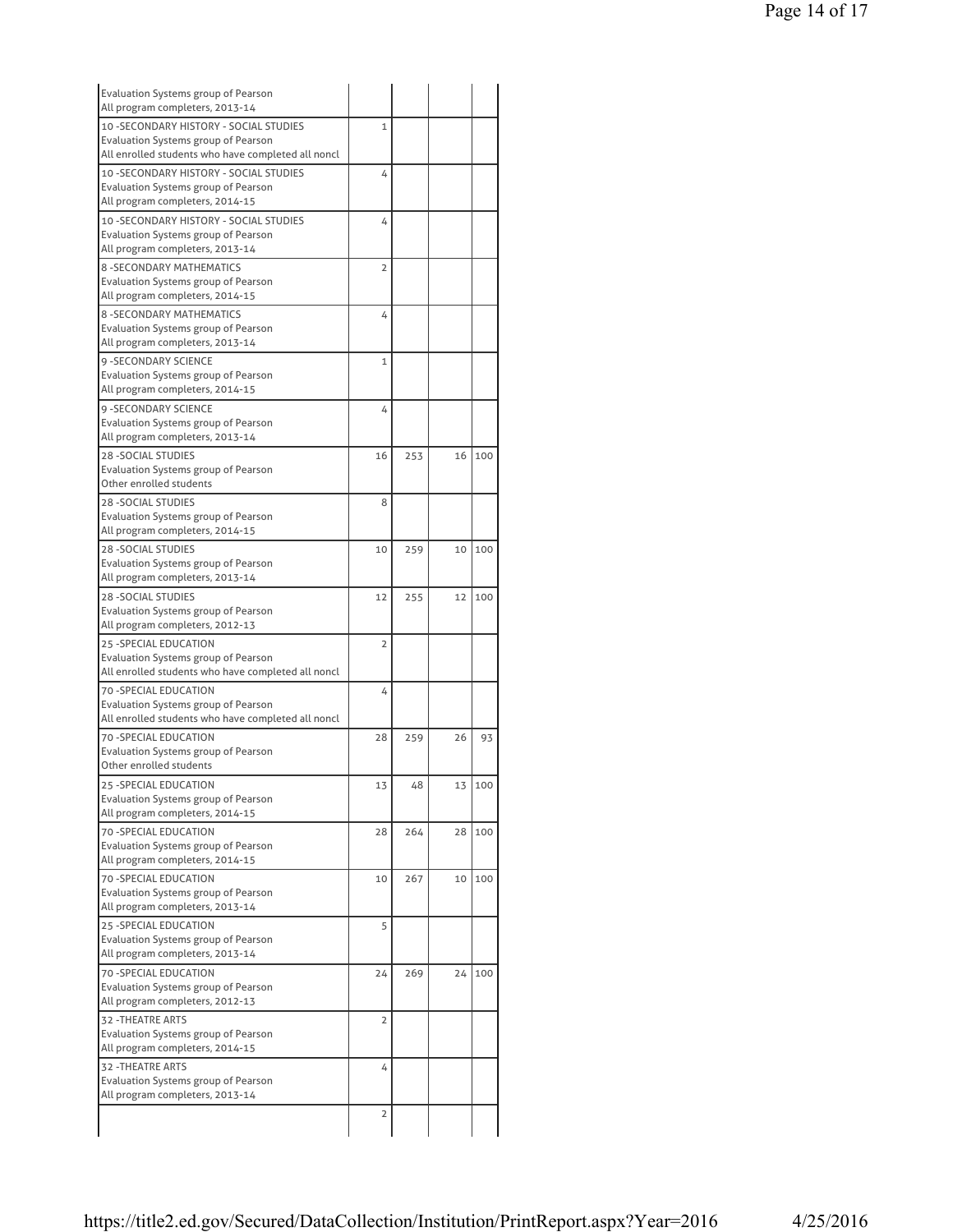| Evaluation Systems group of Pearson<br>All program completers, 2012-13                                                         |                |  |  |
|--------------------------------------------------------------------------------------------------------------------------------|----------------|--|--|
| 33 - VISUAL ARTS<br><b>Evaluation Systems group of Pearson</b><br>All program completers, 2013-14                              | $\overline{2}$ |  |  |
| 33 - VISUAL ARTS<br><b>Evaluation Systems group of Pearson</b><br>All program completers, 2012-13                              | 6              |  |  |
| 29 - WORLD LANGUAGE<br>Evaluation Systems group of Pearson<br>All enrolled students who have completed all noncl               | $\mathbf{1}$   |  |  |
| <b>29 - WORLD LANGUAGE</b><br><b>Evaluation Systems group of Pearson</b><br>All program completers, 2014-15                    | 1              |  |  |
| 2002 - WPT CHINESE<br>American Council on the Teaching of Foreign Langua<br>All program completers, 2012-13                    | $\overline{2}$ |  |  |
| 2005 - WPT FRENCH<br>American Council on the Teaching of Foreign Langua<br>Other enrolled students                             | $\overline{2}$ |  |  |
| 2015 - WPT SPANISH<br>American Council on the Teaching of Foreign Langua<br>All enrolled students who have completed all noncl | $\overline{2}$ |  |  |
| 2015 - WPT SPANISH<br>American Council on the Teaching of Foreign Langua<br>All program completers, 2014-15                    | $\overline{2}$ |  |  |
| 2015 - WPT SPANISH<br>American Council on the Teaching of Foreign Langua<br>All program completers, 2012-13                    | $\overline{2}$ |  |  |

## Section III Summary Pass Rates

| Group                                              | Number Number Pass <br>taking<br>tests | passing<br>tests | rate<br>'%) |
|----------------------------------------------------|----------------------------------------|------------------|-------------|
| All enrolled students who have completed all noncl | 21                                     | 17               | 81          |
| Other enrolled students                            | 160                                    | 149              | 93          |
| All program completers, 2014-15                    | 219                                    | 219              | 100         |
| All program completers, 2013-14                    | 187                                    | 187              | 100         |
| All program completers, 2012-13                    | 133                                    | 133              | 100         |

## Section IV Low-Performing

Provide the following information about the approval or accreditation of your teacher preparation program.

Is your teacher preparation program currently approved or accredited?

Yes

If yes, please specify the organization(s) that approved or accredited your program: State NCATE

Is your teacher preparation program currently under a designation as "low-performing" by the state (as per section 207(a) of the HEA of 2008)? No

## Section V Use of Technology

Provide the following information about the use of technology in your teacher preparation program. Please note that choosing 'yes' indicates that your teacher preparation program would be able to provide evidence upon request.

Does your program prepare teachers to:

- integrate technology effectively into curricula and instruction
- Yes
- use technology effectively to collect data to improve teaching and learning
- Yes
- use technology effectively to manage data to improve teaching and learning Yes
- use technology effectively to analyze data to improve teaching and learning Yes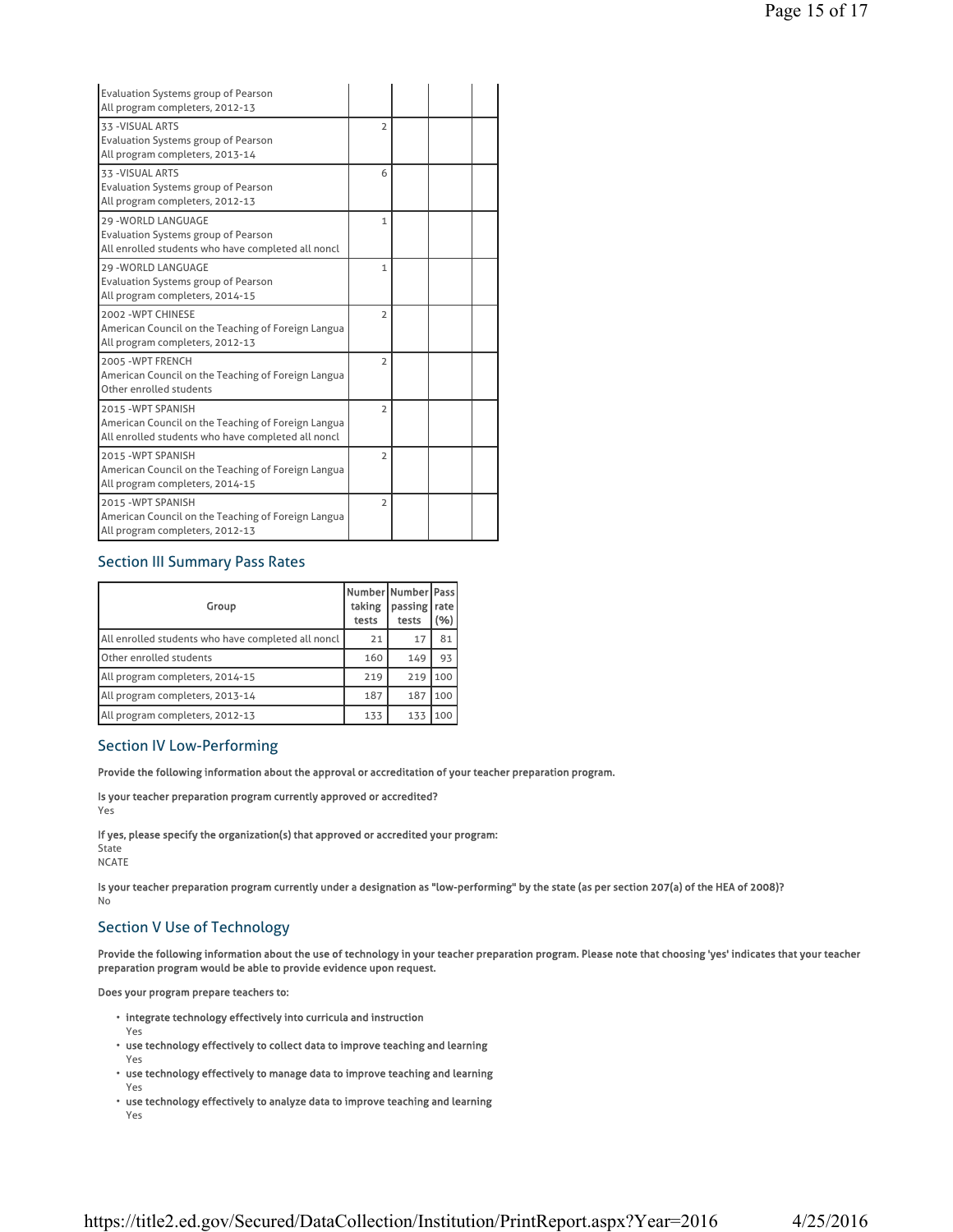### and to use technology effectively to collect, manage, and analyze data in order to improve teaching and learning for the purpose of increasing student academic achievement. Include a description of the evidence your program uses to show that it prepares teachers to use the principles of universal design for learning, as applicable. Include planning activities and a timeline if any of the four elements listed above are not currently in place.

p y p g p p g gy y ,

We expect our candidates to use technology throughout the program. They are involved in using a variety of technologies to complete their work for courses. These include search engines, various blogging tools, word processors, spreadsheets, discussion groups, listserves, and a variety of other web 2.0 and computer-based technologies.

Our faculty also model the incorporation of various technologies into coursework. As mentioned above, students are regularly engaged in assignments that require them to use technology. They also see technology used on a regular basis. Document projectors, Internet projections, a variety of animations, as well as smartboards, and other technologies are routinely used in classes they take.

Since our students take many of their courses while embedded in the internship placement, they have an immediate opportunity to apply the technology they use in completing university coursework as well as what they are taught in their specific technology course.

## Section VI Teacher Training

Provide the following information about your teacher preparation program. Please note that choosing 'yes' indicates that your teacher preparation program would be able to provide evidence upon request.

#### Does your program prepare general education teachers to:

- teach students with disabilities effectively
- Yes
- participate as a member of individualized education program teams
- Yes
- teach students who are limited English proficient effectively
- Yes

Provide a description of the evidence your program uses to show that it prepares general education teachers to teach students with disabilities effectively, including training related to participation as a member of individualized education program teams, as defined in section 614(d)(1)(B) of the *Individuals with* Disabilities Education Act, and to effectively teach students who are limited English proficient. Include planning activities and a timeline if any of the three elements listed above are not currently in place.

While multiple courses required students to be able to differentiate instructional strategies to work with a range of learners, undergraduate and graduate programs include specific courses that overtly address working with students with disabilities and limited English Proficiency. At the undergraduate level, EDU 2300, Diversity & the Classroom covers these topics. In addition, there is a separate class that deals specifically with how to work effectively with the rest of the building/district team to meet the needs of students with disabilities through participation in an IEP team.

In addition to the integrated focus in the Master of Arts in Teaching program, all students are required to take EDSP 6644 Educating Exceptional Students to help ensure that our students are well prepared to work with students with disabilities.

#### Does your program prepare special education teachers to:

- teach students with disabilities effectively
- Yes
- participate as a member of individualized education program teams
- Yes
- teach students who are limited English proficient effectively
- Yes

Provide a description of the evidence your program uses to show that it prepares special education teachers to teach students with disabilities effectively, including training related to participation as a member of individualized education program teams, as defined in section 614(d)(1)(B) of the Individuals with Disabilities Education Act, and to effectively teach students who are limited English proficient. Include planning activities and a timeline if any of the three elements listed above are not currently in place.

Students majoring in special education take a total of 18 quarter credits in methods courses related to teaching students with disabilities. In addition, they take 8 quarter credits of foundations courses 3 credit hours in writing IEPs, and between 10 and 18 quarter credits in student teaching.

Master of Arts in Teaching teacher candidates take 27 graduate level quarter credits in Special Education content and methods as part of their certification program. All Special Education coursework is carefully aligned with the 2007 Washington State Endorsement competencies.

## Section VII Contextual Information

#### Please use this space to provide any additional information that describes your teacher preparation program(s). You may also attach information to this report card. The U.S. Department of Education is especially interested in any evaluation plans or interim or final reports that may be available.

Teacher Education consists of graduate and undergraduate programs. The undergraduate program is organized into four quarters, around foundations, methods, skills, and application courses. Graduate teacher education includes a two-year Master of Arts in Teaching (MAT). Teacher preparation programs at Seattle Pacific University require all teacher candidates demonstrate content, pedagogical, and professional knowledge and skills, along with meeting all endorsement competencies required for residency certification according to Washington Administrative Code 181-78A-270. All teacher candidates must demonstrate evidence of having a positive impact on student learning outcomes associated with state learning standards. A positive impact on student learning means showing evidence of student growth through effective planning, instruction, assessment, and reflection. Teacher candidates earning residency certification must demonstrate effective performance in field experience, clinical student teaching, and coursework. Assessment of effective performance in field experience and clinical teaching is done by comparing candidate performance to criteria defined in RCW 28A.405.100. Teacher evaluation criteria shown in RCW 28A.405.100 infer proficiency on professional dispositions, which are necessary for productive interactions with students, colleagues, administrators, and parents or guardians. Teacher candidates earning residency certification